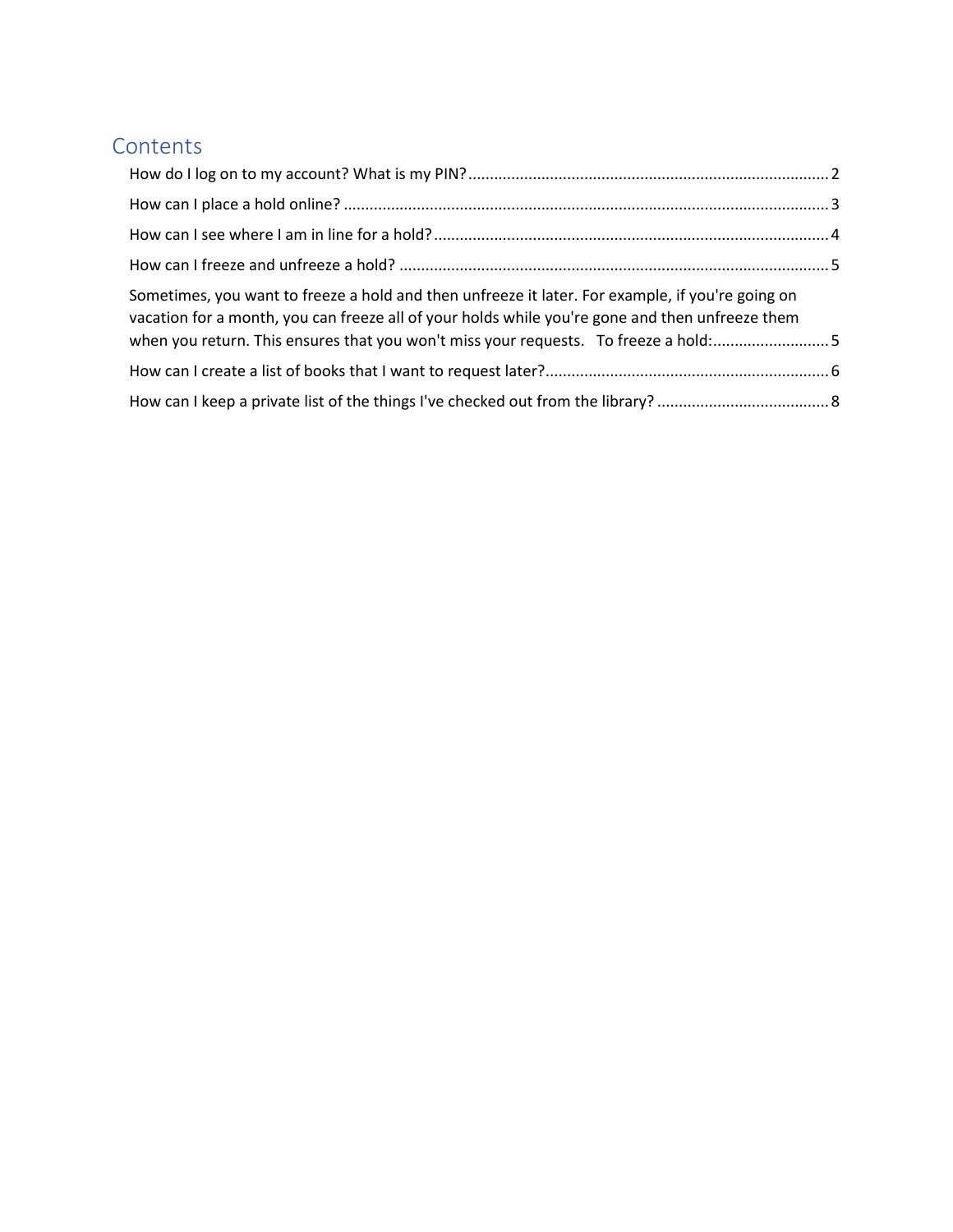### <span id="page-1-0"></span>How do I log on to my account? What is my PIN?

1. You can log in from **Encore**. Find the login link in the upper right hand corner of the catalog page.



- 2. **Barcode:** Enter the number on the back of your library card (starting with 23090). Be sure to enter your barcode without spaces.
- 3. **Enter your PIN:** This is usually a 4 digit number that you chose when you signed up for a library card. If you know your PIN, you can change it once you're logged in. If you did not create a PIN when you got your card, try the last 4 digits of your home phone number. If you do not know your PIN, you can visit any LBPL location to reset your PIN or you can reset your pin using the "Forgot your PIN" link.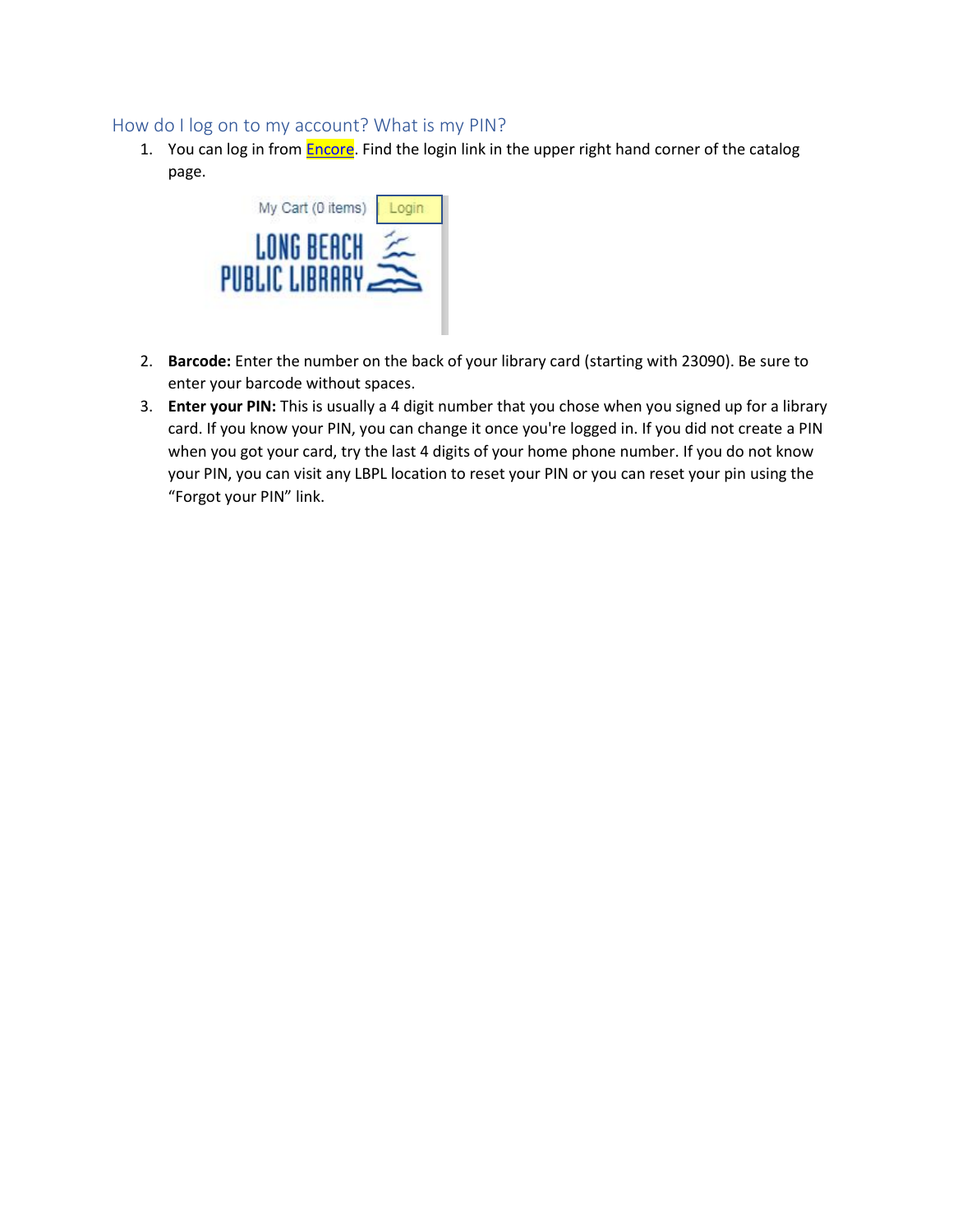#### <span id="page-2-0"></span>How can I place a hold online?

- 1. Log in and find the material you'd like to place on hold.
- 2. Click on the Request It button.

| TO KILL A<br>Mockinobird | To kill a mockingbird / Harper Lee<br>Lee, Harper.                                                                |                              |
|--------------------------|-------------------------------------------------------------------------------------------------------------------|------------------------------|
|                          | Books/Journals   2011<br>Available at Alamitos Classics (FIC CLASSICS) plus 5+ more<br>see all<br>Copies on order | Additional actions:<br>命 冈 命 |

3. Select which Long Beach Public Library location you'd like to send the item to. Click the Submit button.



- 4. To confirm that your hold was placed, click on My Account (upper right hand corner). Your hold will be displayed on the Main page.
- 5. You can also change or cancel your holds from this same screen. For more information, please ask a Librarian for help. Please note: There is a fee of \$1.00 for holds not picked up.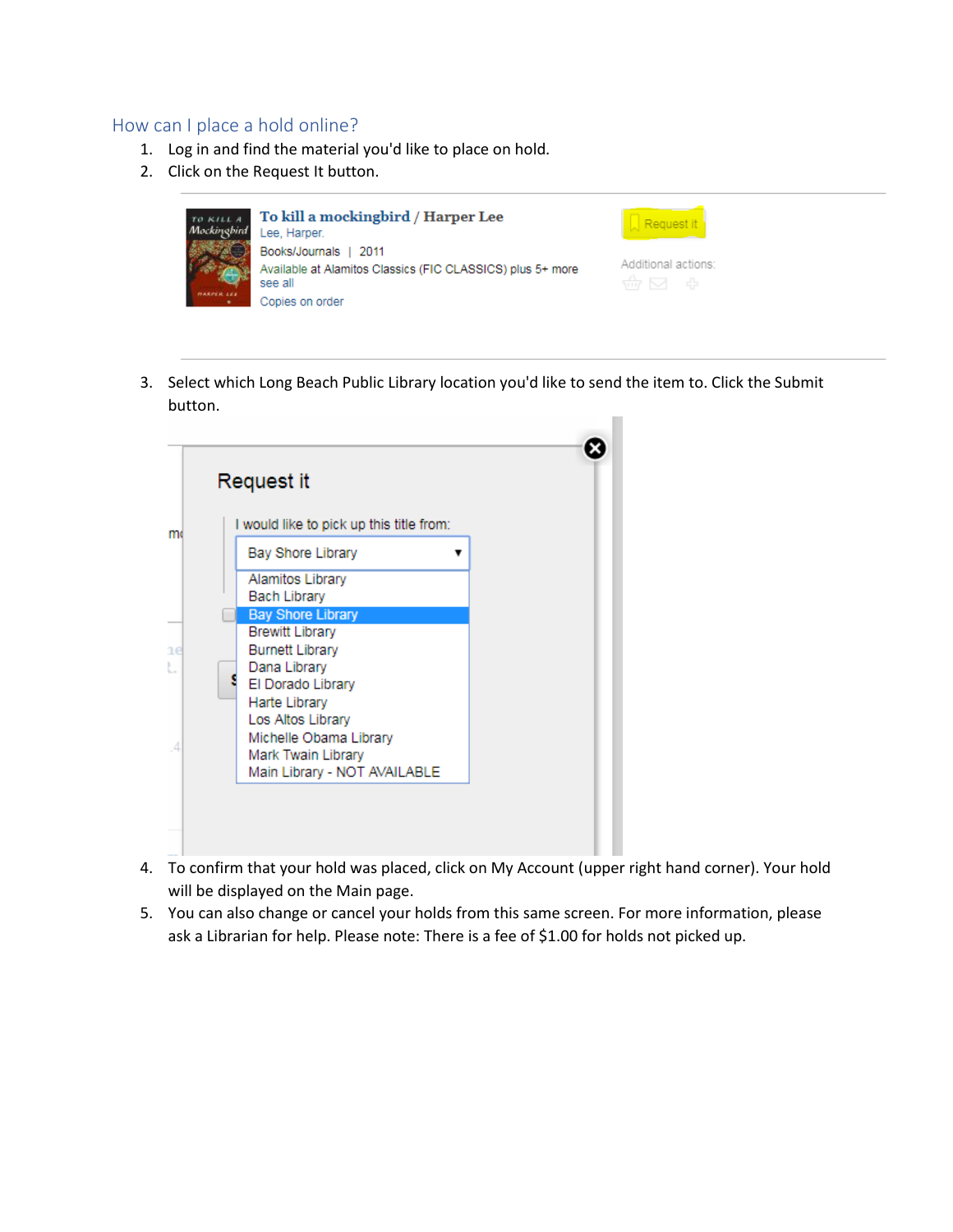## <span id="page-3-0"></span>How can I see where I am in line for a hold?

- 1. [Log in](https://encore.lbpl.org/iii/) to [your account.](https://encore.lbpl.org/iii/encore/myaccount?lang=eng&suite=pearl)
- 2. Place a hold on the title you want, then click on My Account.
- 3. Your holds will be listed on your main Account/Record page.
- 4. Under status, you can see what number you are in line for that particular title. For example: 3 of 4 holds.

| Reading History                              |        | Sort by Hold Requested Date   | Sort by Status      | <b>UPDATE LIST</b>                         |                            |             |
|----------------------------------------------|--------|-------------------------------|---------------------|--------------------------------------------|----------------------------|-------------|
| Preferred Searches                           |        |                               |                     | 1 hold                                     |                            |             |
| My Lists                                     | CANCEL | <b>TITLE</b>                  | <b>STATUS</b>       | PICKUP LOCATION                            | CANCEL IF NOT FILLED<br>BY | FREEZE      |
| Checkouts (0)<br>Fines/Fees<br>Wy eBooks (0) | 0      | Becoming / Michelle<br>Obama. | 137 of 137<br>holds | Pickup Location<br>Main Library - CLOSED V | $01 - 23 - 20$             | Freeze<br>8 |

5. The catalog will also show the total number of holds on a particular title before you place a hold.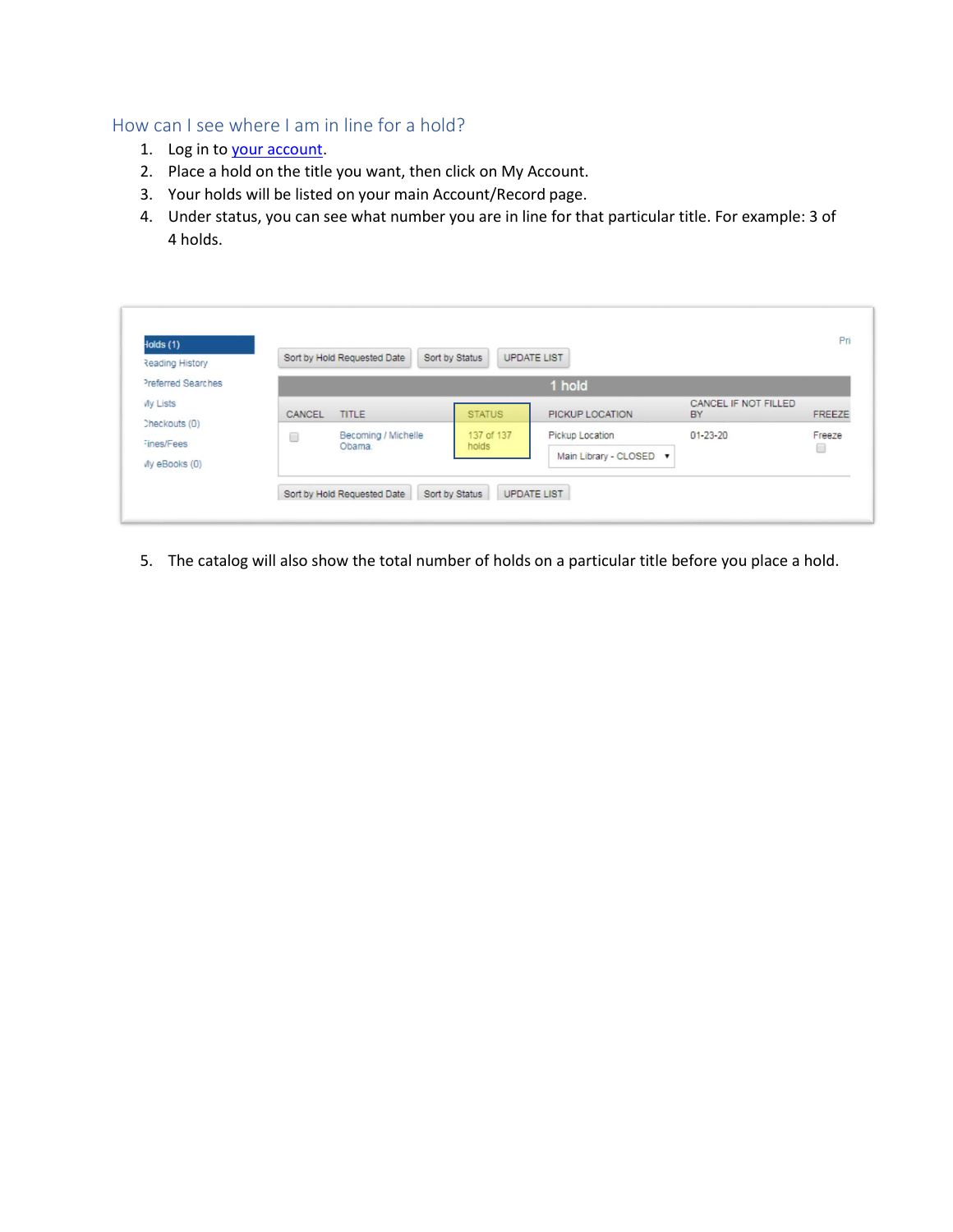### <span id="page-4-0"></span>How can I freeze and unfreeze a hold?

<span id="page-4-1"></span>Sometimes, you want to freeze a hold and then unfreeze it later. For example, if you're going on vacation for a month, you can freeze all of your holds while you're gone and then unfreeze them when you return. This ensures that you won't miss your requests.

To freeze a hold:

- 1. [Log in](https://encore.lbpl.org/iii/) to [your account.](https://encore.lbpl.org/iii/encore/myaccount?lang=eng&suite=pearl)
- 2. From your list of holds, click the Freeze checkbox on the right, next to the item(s) you want to freeze (see sample image below).

|        |                               |                     | 1 hold                  |                            |               |
|--------|-------------------------------|---------------------|-------------------------|----------------------------|---------------|
| CANCEL | <b>TITLE</b>                  | <b>STATUS</b>       | PICKUP LOCATION         | CANCEL IF NOT FILLED<br>BY | <b>FREEZE</b> |
| L      | Becoming / Michelle<br>Obama. | 137 of 137<br>holds | Pickup Location         | $01 - 23 - 20$             | Freeze        |
|        |                               |                     | Main Library - CLOSED ▼ |                            | ✔             |

- 3. Click the Update List button at the top or bottom of your list.
- 4. You'll see red text that states: The following hold(s) will be cancelled or updated, would you like to proceed? Click Yes.
- 5. Your hold is now frozen.
- 6. The process is the same for un-freezing holds. Simply un-check the Freeze holds checkbox and be sure to Update List and Click Yes.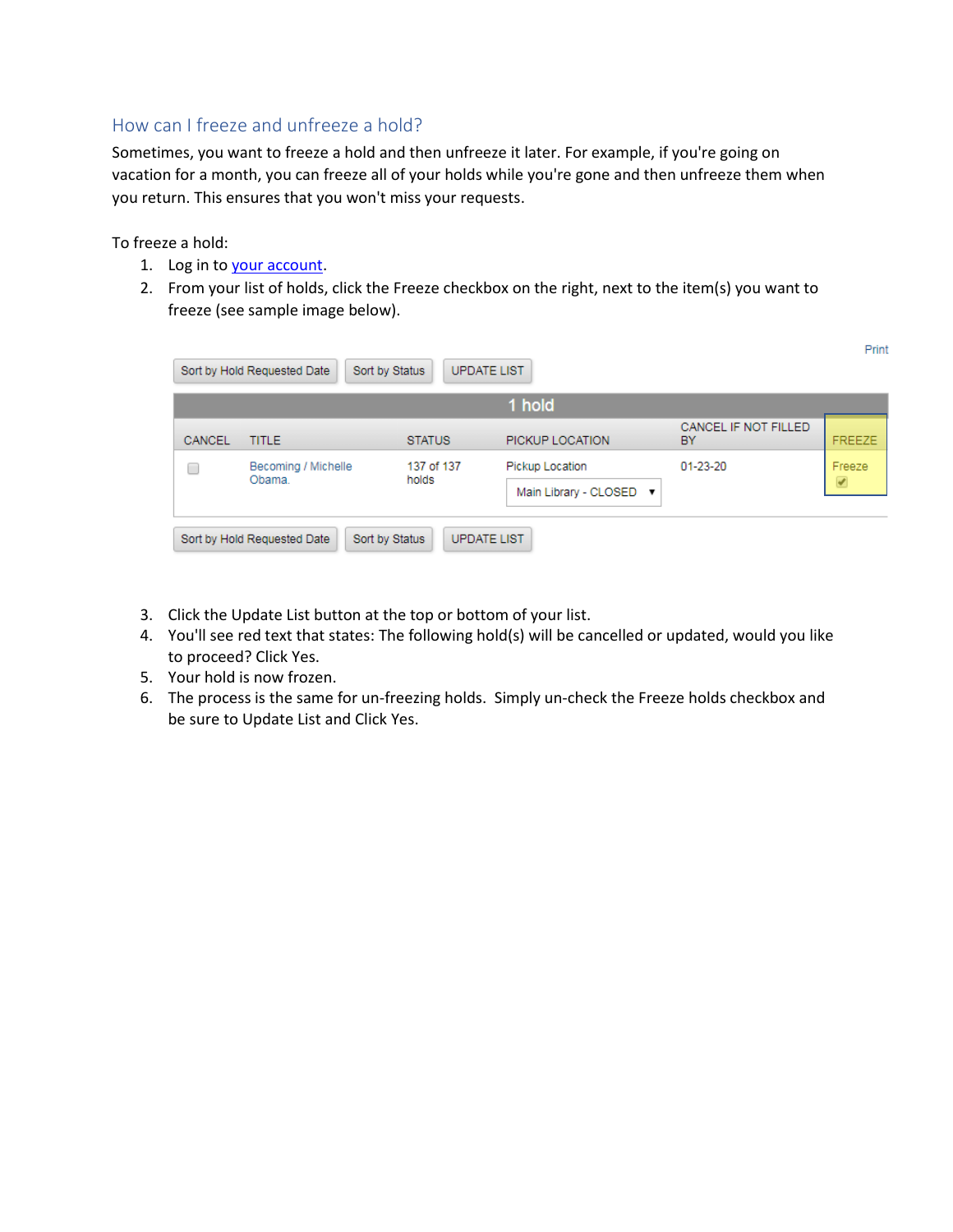### <span id="page-5-0"></span>How can I create a list of books that I want to request later?

- 1. [Log in](https://encore.lbpl.org/iii/) to [your account.](https://encore.lbpl.org/iii/encore/myaccount?lang=eng&suite=pearl)
- 2. Do a search for the title you want to add to your list.
- 3. Once you've found a title, click on the Add to Cart button, located in the "Additional actions" section below the Request It button.

|                | Spark joy: an illustrated master class on the art<br>of organizing and tidying up / Marie Kondo;<br>translated from the Japanese by Cathy Hirano | $\lfloor \cdot \rfloor$ Request it |
|----------------|--------------------------------------------------------------------------------------------------------------------------------------------------|------------------------------------|
|                | Kondō, Marie, author.                                                                                                                            | Additional actions:                |
| purk jay       | Books/Journals  <br>2016                                                                                                                         | 라<br><b>Vanni</b>                  |
| <b>COLLEGE</b> | Not Available at Alamitos Adult Non-fiction (DUE 01-24-19)<br>see all                                                                            | Add to cart                        |
|                | 4 holds on first copy returned of 11 copies                                                                                                      |                                    |
|                |                                                                                                                                                  |                                    |
|                |                                                                                                                                                  |                                    |

- 4. Repeat for a couple more titles, if you'd like. Don't take too long because the cart will eventually time out, but you should have enough time to add your titles.
- 5. Once you're ready, click on the My Cart link at the upper right, right next to your name.



- 6. You'll see the books in your cart. Click on the "Save to list" button in the middle of the menu.
	- < Back to previous page

| Request it          | $\sqrt{1+\frac{1}{2}}$ Remove from cart<br><b> <del> ■</del></b> Add tag <sub>→</sub> Email                                                                                                                                                                                                                               | <b>a</b> Save to list |  |
|---------------------|---------------------------------------------------------------------------------------------------------------------------------------------------------------------------------------------------------------------------------------------------------------------------------------------------------------------------|-----------------------|--|
| Select All None     |                                                                                                                                                                                                                                                                                                                           |                       |  |
| <b>James Alabam</b> | Spark joy: an illustrated master class on the art of<br>organizing and tidying up / Marie Kondo; translated<br>from the Japanese by Cathy Hirano<br>Kondō, Marie, http://id.loc.gov/authorities/names/n2014025714 author.<br>Books/Journals<br>2016<br>Not Available at Alamitos Adult Non-fiction (DUE 01-24-19) see all |                       |  |
|                     | 4 holds on first copy returned of 11 copies                                                                                                                                                                                                                                                                               |                       |  |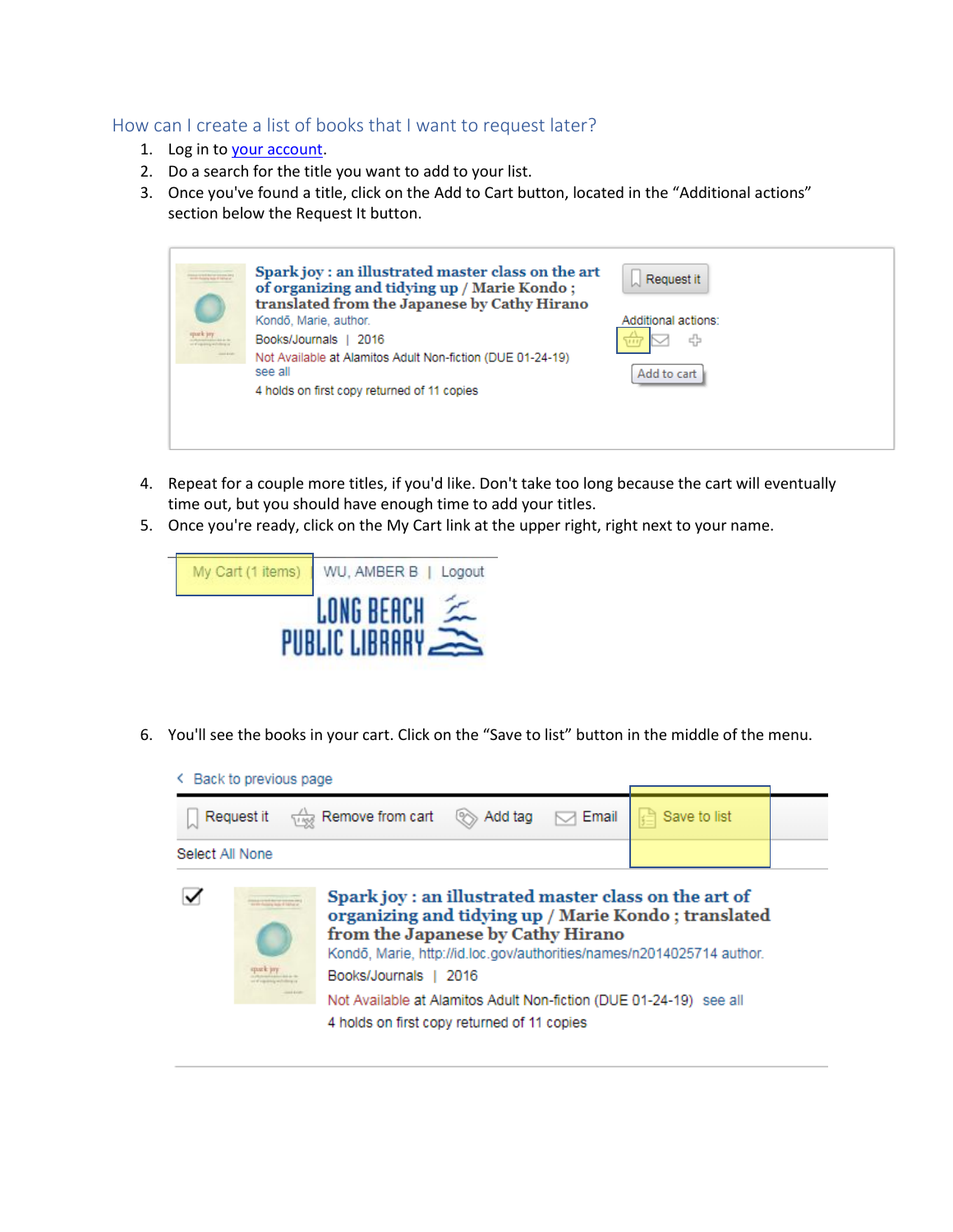- 7. Click Create New List (the first time you make a list), select an existing list, or click on Save to a new list.
- 8. A popup window will open. Enter a name and short description for your list. Ex: Future Reads, books to request later.
- 9. Click OK.
- 10. You'll get a message like this: Created new list named Future Reads with 2 records.
- 11. You can continue to add items to your cart and add them to the same list or create a new list.
- 12. To see the list(s) you've created, click on the My Account link on the upper right of the page.
- 13. Click on the My Lists button.

| Reading History<br><b>Preferred Searches</b><br><b>My Lists</b><br>Checkouts (0) |  |
|----------------------------------------------------------------------------------|--|
|                                                                                  |  |
|                                                                                  |  |
|                                                                                  |  |
|                                                                                  |  |
| Fines/Fees                                                                       |  |
| My eBooks (0)                                                                    |  |

14. Your list(s) will be displayed with the number of items on the list in parenthesis next to the name of the list. Click on the list to make changes or place requests in the future.